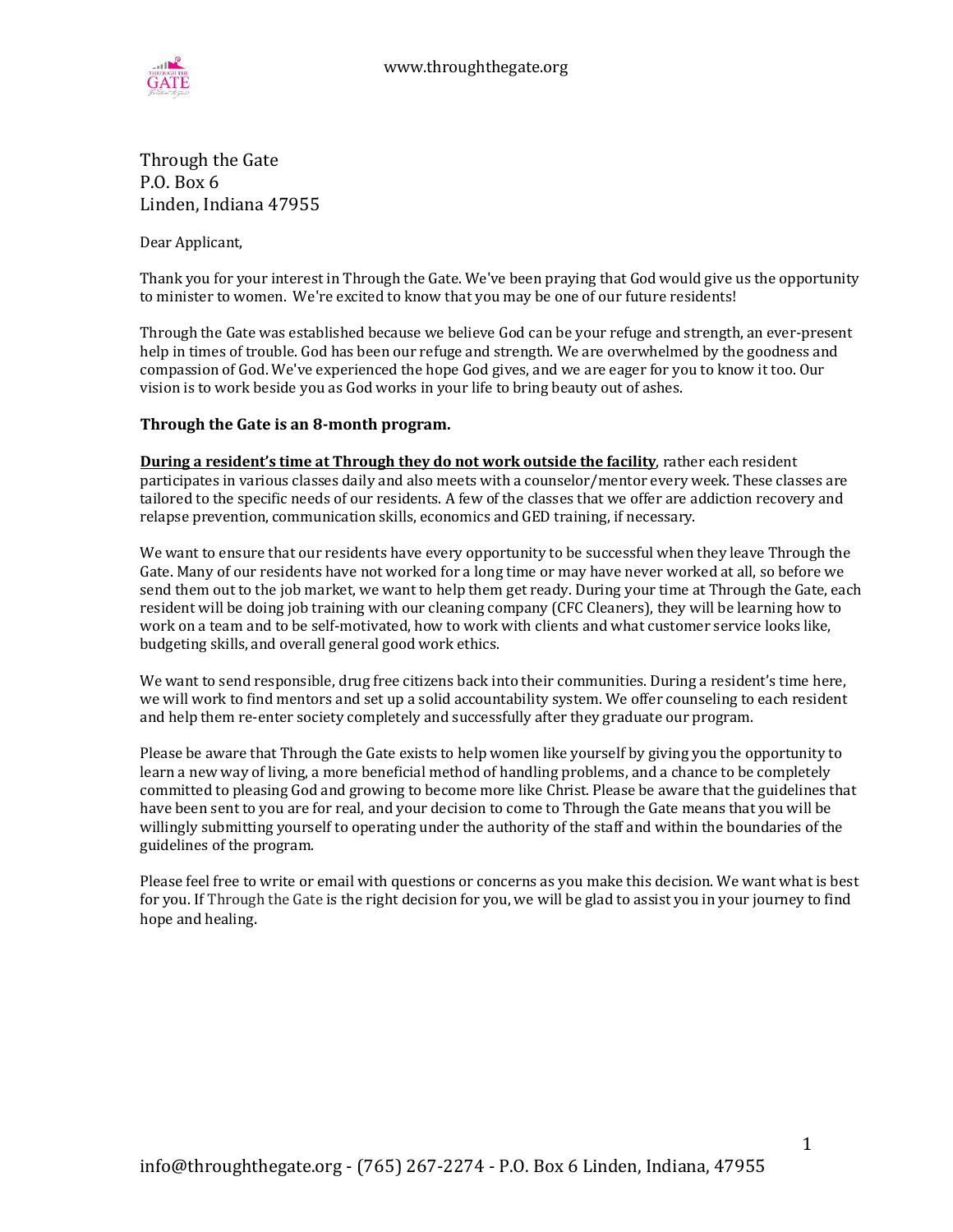

## **Instructions:**

- Read the Through the Gate Rules & Policies documentation.
- Complete the Through the Gate Resident Application.
- Sign/Date and return the Through the Gate Resident Application.

## **P.O. Box 6 210 N. Meridian St. Linden, IN, 47955**

Or

Scan to PDF and send to:

#### **info@throughthegate.org**

#### **What to expect next:**

- Upon receiving the Resident Application, it will be reviewed by TTG Staff.
- A decision will be made concerning your acceptance or denial into the Through the Gate program.
- An acceptance or denial letter will be sent to you.
- If accepted, feel free to send a copy of your acceptance letter to your legal representative or judge.

Sincerely,

Steve Covington Executive Director/ Through the Gate [info@throughthegate.org](mailto:info@throughthegate.org)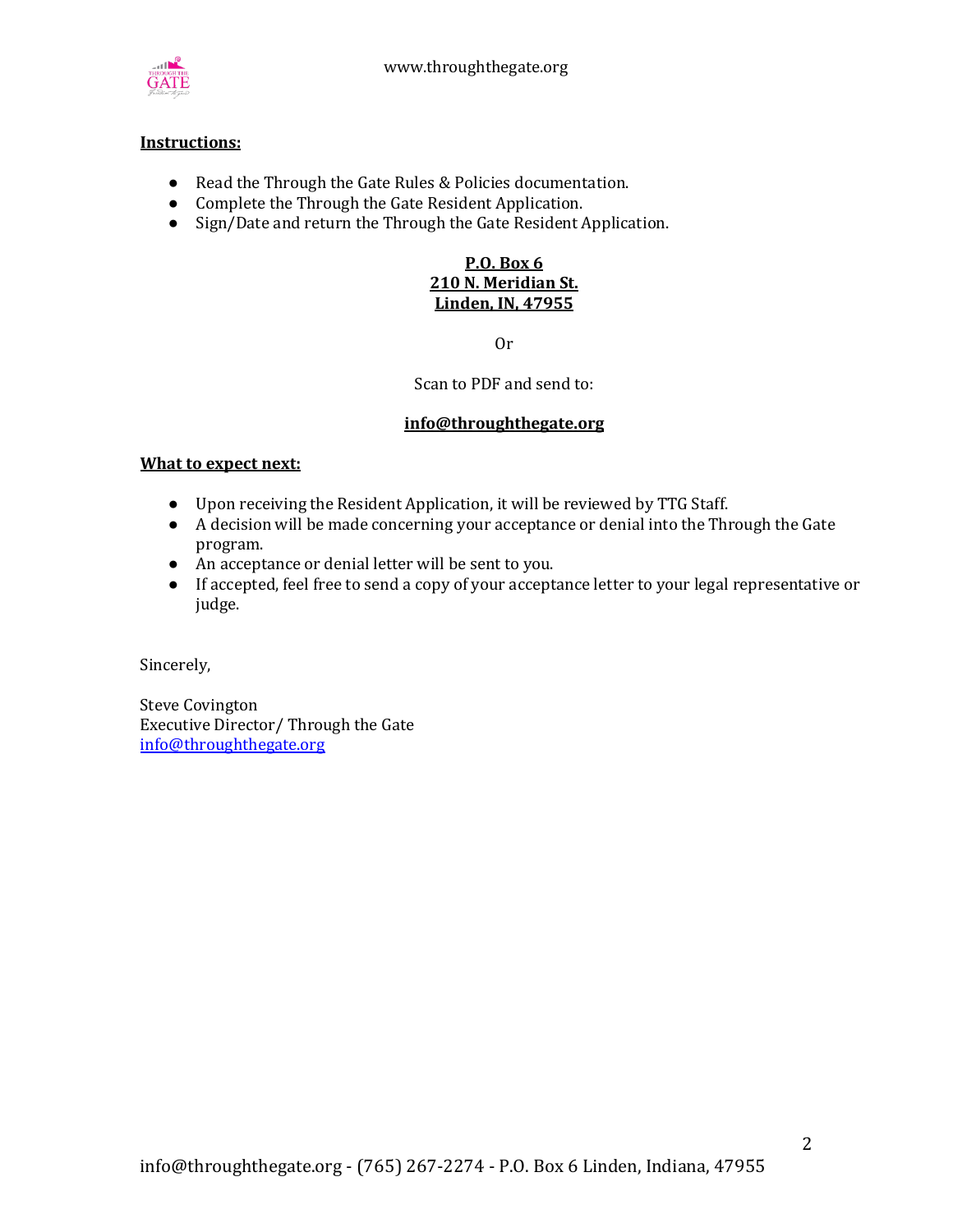

Through the Gate P.O. Box 6 Linden, Indiana 47955

## **Through the Gate Resident Application**

The confidential information you share on this application will not be held against you or used to judge you. The Through the Gate staff simply needs to know the facts about you and where you are in life right now. Please remember that we will not be able to help you if you are not completely honest when you answer the questions below. If you do not understand what is being requested, please call us; we will be happy to assist you. **If a question does not apply, it is very important that you mark N/A; do not leave any question blank.**

| If you have ever been in IDOC please provide DOC#_______________________________                                            |                                                                                                                  |     |
|-----------------------------------------------------------------------------------------------------------------------------|------------------------------------------------------------------------------------------------------------------|-----|
| Street                                                                                                                      | State                                                                                                            | Zip |
| Social Security #: ___________________<br>Height: _________Weight: ________Eye Color: ______________Hair Color: ___________ |                                                                                                                  |     |
| ,我们也不会有什么。""我们的人,我们也不会有什么?""我们的人,我们也不会有什么?""我们的人,我们也不会有什么?""我们的人,我们也不会有什么?""我们的人                                            | and the control of the control of the control of the control of the control of the control of the control of the |     |
|                                                                                                                             |                                                                                                                  |     |
|                                                                                                                             |                                                                                                                  |     |
| Have you had a Facebook account? _______ Under what name? ______________________                                            |                                                                                                                  |     |
| Name & Contact info of the person who referred you:                                                                         |                                                                                                                  |     |
|                                                                                                                             |                                                                                                                  |     |
|                                                                                                                             |                                                                                                                  |     |
|                                                                                                                             |                                                                                                                  |     |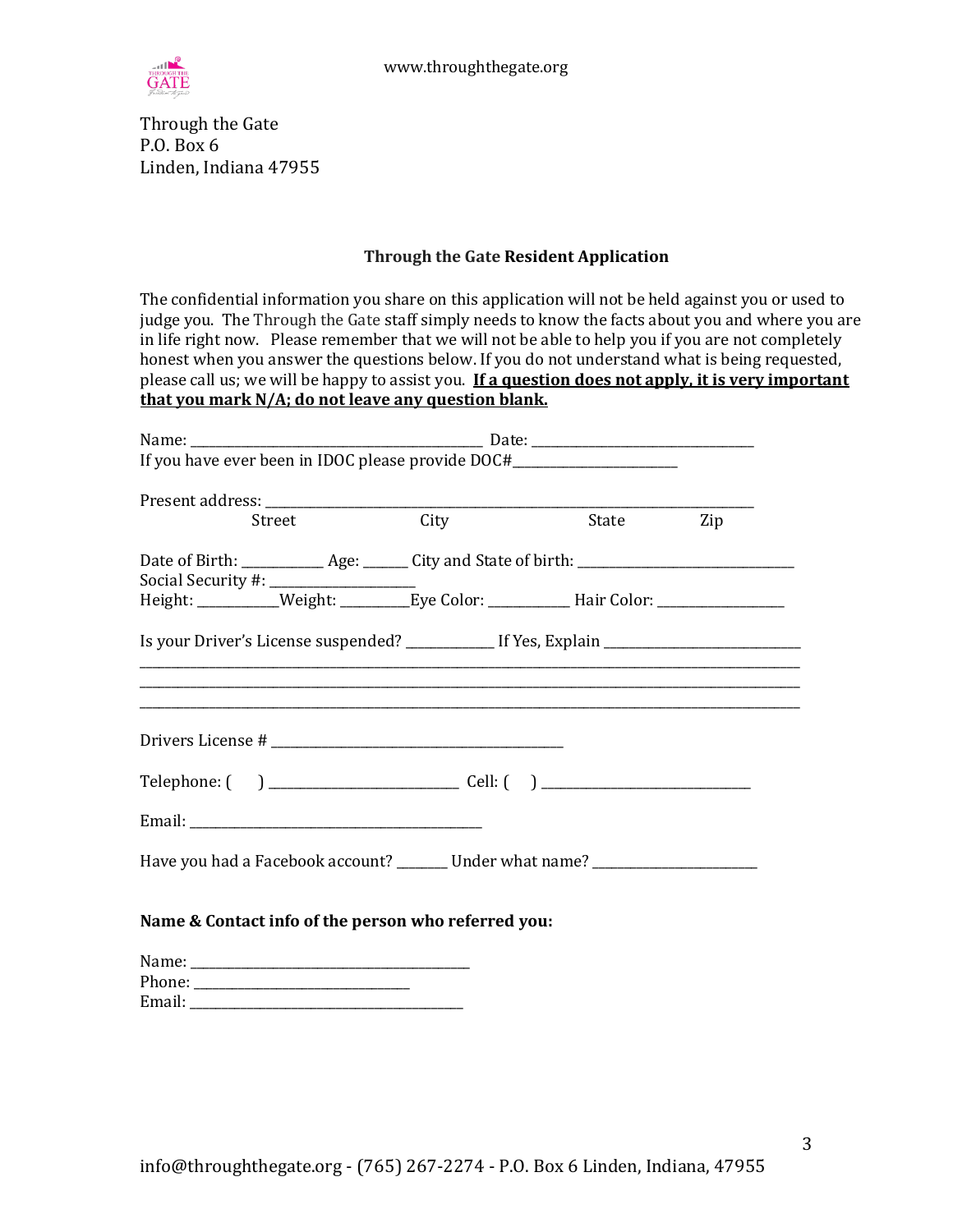

## **Intimate Relationships / Marital Status**

\_\_\_\_ Single \_\_\_\_ Married \_\_\_\_ Divorced \_\_\_\_ Separated \_\_\_\_Engaged \_\_\_\_Serious relationship \_\_\_\_ Homosexual

## **Children**

Do you have any children? \_\_\_\_\_\_\_\_ How Many? \_\_\_\_\_\_\_\_\_

List names and ages of all children you have given birth to:

1. \_\_\_\_\_\_\_\_\_\_\_\_\_\_\_\_\_\_\_\_\_\_\_\_\_\_\_\_\_\_\_\_\_\_\_\_\_\_\_\_\_\_\_\_\_\_ Age \_\_\_\_\_\_\_\_\_\_\_ DOB \_\_\_\_\_\_\_\_\_\_\_\_\_\_\_\_\_\_\_\_\_\_\_\_\_ 2. \_\_\_\_\_\_\_\_\_\_\_\_\_\_\_\_\_\_\_\_\_\_\_\_\_\_\_\_\_\_\_\_\_\_\_\_\_\_\_\_\_\_\_\_\_\_ Age \_\_\_\_\_\_\_\_\_\_\_ DOB \_\_\_\_\_\_\_\_\_\_\_\_\_\_\_\_\_\_\_\_\_\_\_\_\_ 3. \_\_\_\_\_\_\_\_\_\_\_\_\_\_\_\_\_\_\_\_\_\_\_\_\_\_\_\_\_\_\_\_\_\_\_\_\_\_\_\_\_\_\_\_\_\_ Age \_\_\_\_\_\_\_\_\_\_\_ DOB \_\_\_\_\_\_\_\_\_\_\_\_\_\_\_\_\_\_\_\_\_\_\_\_\_ 4. \_\_\_\_\_\_\_\_\_\_\_\_\_\_\_\_\_\_\_\_\_\_\_\_\_\_\_\_\_\_\_\_\_\_\_\_\_\_\_\_\_\_\_\_\_\_ Age \_\_\_\_\_\_\_\_\_\_\_ DOB \_\_\_\_\_\_\_\_\_\_\_\_\_\_\_\_\_\_\_\_\_\_\_\_\_

Who has custody of your children? \_\_\_\_\_\_\_\_\_\_\_\_\_\_\_\_\_\_\_\_\_\_\_\_\_\_\_\_\_\_\_\_\_\_\_\_\_\_\_\_\_\_\_\_\_\_\_\_\_\_\_\_\_\_\_\_\_\_\_\_\_\_\_\_\_\_\_

What arrangements are being made for your children while you are at Through the Gate?

\_\_\_\_\_\_\_\_\_\_\_\_\_\_\_\_\_\_\_\_\_\_\_\_\_\_\_\_\_\_\_\_\_\_\_\_\_\_\_\_\_\_\_\_\_\_\_\_\_\_\_\_\_\_\_\_\_\_\_\_\_\_\_\_\_\_\_\_\_\_\_\_\_\_\_\_\_\_\_\_\_\_\_\_\_\_\_\_\_\_\_\_\_\_\_\_\_\_\_\_\_\_\_\_\_\_\_\_\_\_\_\_\_\_ \_\_\_\_\_\_\_\_\_\_\_\_\_\_\_\_\_\_\_\_\_\_\_\_\_\_\_\_\_\_\_\_\_\_\_\_\_\_\_\_\_\_\_\_\_\_\_\_\_\_\_\_\_\_\_\_\_\_\_\_\_\_\_\_\_\_\_\_\_\_\_\_\_\_\_\_\_\_\_\_\_\_\_\_\_\_\_\_\_\_\_\_\_\_\_\_\_\_\_\_\_\_\_\_\_\_\_\_\_\_\_\_\_\_

Are you on any type of government or financial assistance such as welfare, SNAP, or SSI?

Will you be willing to use this assistance to help Through the Gate help you?

\_\_\_\_\_\_\_\_\_\_\_\_\_\_\_\_\_\_\_\_\_\_\_\_\_\_\_\_\_\_\_\_\_\_\_\_\_\_\_\_\_\_\_\_\_\_\_\_\_\_\_\_\_\_\_\_\_\_\_\_\_\_\_\_\_\_\_\_\_\_\_\_\_\_\_\_\_\_\_\_\_\_\_\_\_\_\_\_\_\_\_\_

#### **Overall Physical and Medical Health**

\_\_\_\_\_\_\_\_\_\_\_\_\_\_\_\_\_\_\_\_\_\_\_\_\_\_\_\_\_\_\_\_\_\_\_\_\_\_\_\_\_\_\_\_\_\_

Are you in general good health? If not, please explain what medical issues you have.

Do you have a *medically verifiable* disability? \_\_\_\_\_\_\_\_\_\_\_\_\_\_

List any physical limitation that you may have as indicated by a physician:

Do you have any conditions or events in your past that would limit your ability to fully participate in the Through the Gate program? This would include physical chores such as cleaning, cooking, mopping, vacuuming, bending, mowing, painting, sleeping in a top bunk, etc.?

\_\_\_\_\_\_\_\_\_\_\_\_\_\_\_\_\_\_\_\_\_\_\_\_\_\_\_\_\_\_\_\_\_\_\_\_\_\_\_\_\_\_\_\_\_\_\_\_\_\_\_\_\_\_\_\_\_\_\_\_\_\_\_\_\_\_\_\_\_\_\_\_\_\_\_\_\_\_\_\_\_\_\_\_\_\_\_\_\_\_\_\_\_\_\_\_\_\_\_\_\_\_\_\_\_\_\_\_\_\_\_\_\_\_ \_\_\_\_\_\_\_\_\_\_\_\_\_\_\_\_\_\_\_\_\_\_\_\_\_\_\_\_\_\_\_\_\_\_\_\_\_\_\_\_\_\_\_\_\_\_\_\_\_\_\_\_\_\_\_\_\_\_\_\_\_\_\_\_\_\_\_\_\_\_\_\_\_\_\_\_\_\_\_\_\_\_\_\_\_\_\_\_\_\_\_\_\_\_\_\_\_\_\_\_\_\_\_\_\_\_\_\_\_\_\_\_\_\_

\_\_\_\_\_\_\_\_\_\_\_\_\_\_\_\_\_\_\_\_\_\_\_\_\_\_\_\_\_\_\_\_\_\_\_\_\_\_\_\_\_\_\_\_\_\_\_\_\_\_\_\_\_\_\_\_\_\_\_\_\_\_\_\_\_\_\_\_\_\_\_\_\_\_\_\_\_\_\_\_\_\_\_\_\_\_\_\_\_\_\_\_\_\_\_\_\_\_\_\_\_\_\_\_\_\_\_\_\_\_\_\_\_\_

\_\_\_\_\_\_\_\_\_\_\_\_\_\_\_\_\_\_\_\_\_\_\_\_\_\_\_\_\_\_\_\_\_\_\_\_\_\_\_\_\_\_\_\_\_\_\_\_\_\_\_\_\_\_\_\_\_\_\_\_\_\_\_\_\_\_\_\_\_\_\_\_\_\_\_\_\_\_\_\_\_\_\_\_\_\_\_\_\_\_\_\_\_\_\_\_\_\_\_\_\_\_\_\_\_ \_\_\_\_\_\_\_\_\_\_\_\_\_\_\_\_\_\_\_\_\_\_\_\_\_\_\_\_\_\_\_\_\_\_\_\_\_\_\_\_\_\_\_\_\_\_\_\_\_\_\_\_\_\_\_\_\_\_\_\_\_\_\_\_\_\_\_\_\_\_\_\_\_\_\_\_\_\_\_\_\_\_\_\_\_\_\_\_\_\_\_\_\_\_\_\_\_\_\_\_\_\_\_\_\_

Do you have any allergies? \_\_\_\_\_\_\_\_ List: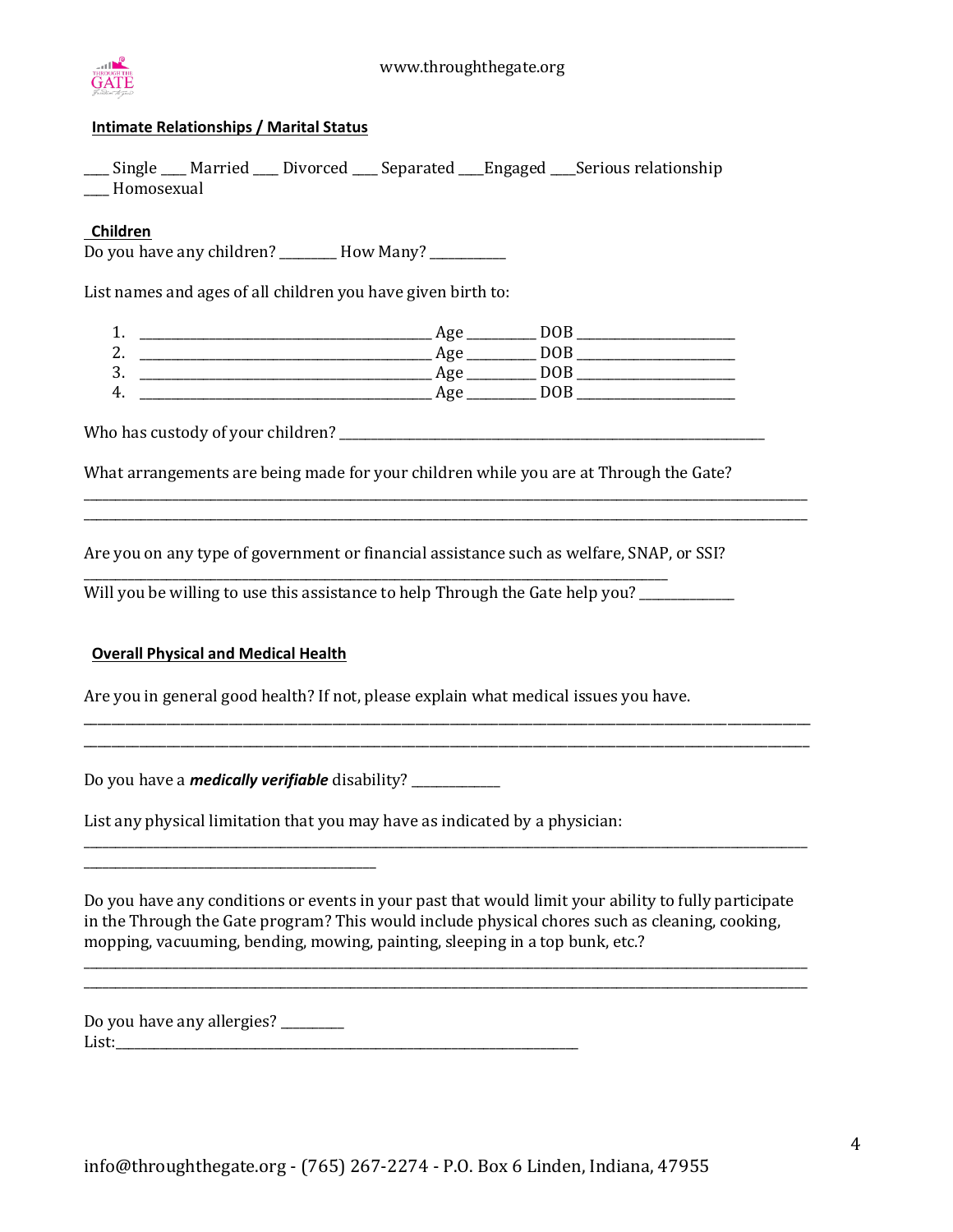

List any and all medications that you take:

| <b>Medication</b> | <b>Dosage</b> | For what reason? | For how long? |
|-------------------|---------------|------------------|---------------|
|                   |               |                  |               |
|                   |               |                  |               |
|                   |               |                  |               |
|                   |               |                  |               |
|                   |               |                  |               |
|                   |               |                  |               |
|                   |               |                  |               |
|                   |               |                  |               |
|                   |               |                  |               |
|                   |               |                  |               |

## **IF YOU START TAKING ANY NEW MEDICATION BEFORE COMING TO THROUGH THE GATE, YOU WILL NEED TO SEND US NOTICE. FAILURE TO NOTIFY US OF MEDICATION CHANGES COULD RESULT IN YOUR DISMISSAL FROM OUR PROGRAM.**

\_\_\_\_\_\_\_\_\_\_\_\_\_\_\_\_\_\_\_\_\_\_\_\_\_\_\_\_\_\_\_\_\_\_\_\_\_\_\_\_\_\_\_\_\_\_\_\_\_\_\_\_\_\_\_\_\_\_\_\_\_\_\_\_\_\_\_\_\_\_\_\_\_\_\_\_\_\_\_\_\_\_\_\_\_\_\_\_\_\_\_\_\_\_\_\_\_\_\_\_\_\_\_\_\_\_\_\_\_\_\_\_\_\_

\_\_\_\_\_\_\_\_\_\_\_\_\_\_\_\_\_\_\_\_\_\_\_\_\_\_\_\_\_\_\_\_\_\_\_\_\_\_\_\_\_\_\_\_\_\_\_\_\_\_\_\_\_\_\_\_\_\_\_\_\_\_\_\_\_\_\_\_\_\_\_\_\_\_\_\_\_\_\_\_\_\_\_\_\_\_\_\_\_\_\_\_\_\_\_\_\_\_\_\_\_\_\_\_\_\_\_\_\_\_\_\_\_\_

List all past surgeries or medical hospitalizations (include dates):

## **Eating Habits**

Do you consider your eating habits to be normal? Yes or No? \_\_\_\_\_\_\_\_\_\_\_\_\_\_\_\_\_\_\_\_ Are you on a special diet? \_\_\_\_\_\_\_\_\_\_ Explain:

Do you eat meat? \_\_\_\_\_\_\_ Do you have any *medically verifiable* food allergies?\_\_\_\_\_\_\_\_\_\_\_\_\_\_\_\_\_\_\_\_\_\_\_

## **Past and Current Substance Abuse**

Have you ever experimented with the following substances?

\_\_\_\_\_\_\_\_\_\_\_\_\_\_\_\_\_\_\_\_\_\_\_\_\_\_\_\_\_\_\_\_\_\_\_\_\_\_\_\_\_\_\_\_\_\_\_\_\_\_\_\_\_\_\_\_\_\_\_\_\_\_\_\_\_\_

| Alcohol<br>Crank<br>Crystal Meth | Hallucinogenic (Acid, LSD, etc.)<br>Amphetamines (Uppers)<br>Barbiturates (Downers) | Morphine<br><b>Opiates</b><br>Heroin | Inhalants<br>Crack<br>Tobacco |
|----------------------------------|-------------------------------------------------------------------------------------|--------------------------------------|-------------------------------|
| Marijuana                        | Meth Amphetamines                                                                   | Cocaine                              | _ Ecstasy                     |
| Spice                            |                                                                                     |                                      |                               |
| Other (Specify:                  |                                                                                     |                                      |                               |
|                                  |                                                                                     |                                      |                               |
| Drugs of choice:                 |                                                                                     |                                      |                               |
|                                  | Frequency of use:                                                                   | Date of last use: __                 |                               |
| 2.                               | Frequency of use: _____                                                             | Date of last use:                    |                               |
| 3.                               | Frequency of use:                                                                   | Date of last use:                    |                               |
| 4.                               | Frequency of use:                                                                   | Date of last use:                    |                               |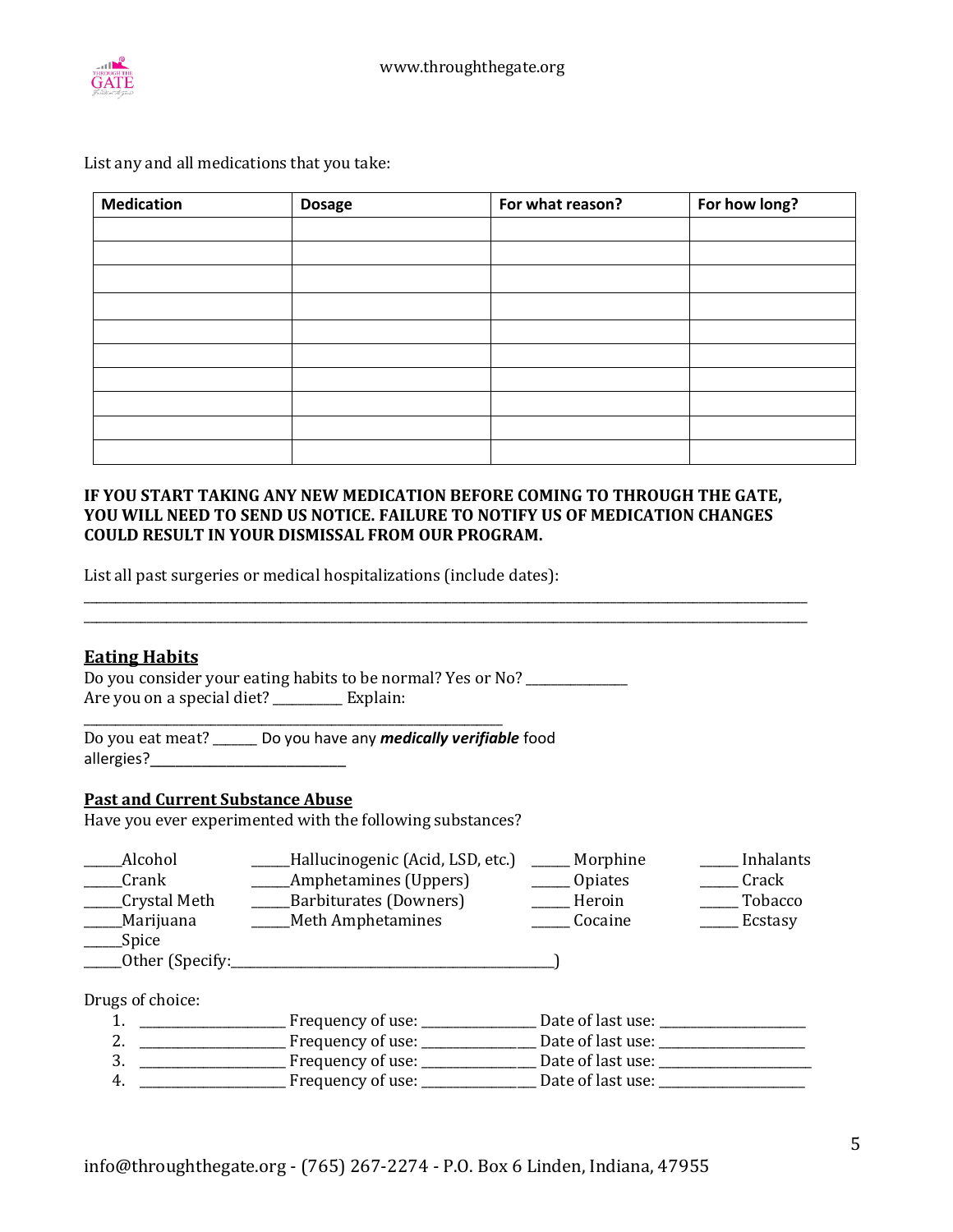

## Have you ever been in an alcohol, drug, or detox program?

Was it faith-based or secular? \_\_\_\_\_\_\_\_\_\_\_\_\_\_\_\_\_\_\_\_\_\_\_\_\_\_\_\_\_\_\_\_\_\_\_\_\_\_\_\_\_\_\_\_\_\_\_\_\_\_\_\_\_\_\_\_\_\_\_\_\_\_\_\_\_\_\_\_\_\_\_\_\_\_\_\_\_\_\_\_

\_\_\_\_\_\_\_\_\_\_\_\_\_\_\_\_\_\_\_\_\_\_\_\_\_\_\_\_\_\_\_\_\_\_\_\_\_\_\_\_\_\_\_\_\_\_\_\_\_

| Date of Entry | Program Name | City / State | Reason for Leaving | Date of Discharge |
|---------------|--------------|--------------|--------------------|-------------------|
|               |              |              |                    |                   |
|               |              |              |                    |                   |
|               |              |              |                    |                   |
|               |              |              |                    |                   |

#### **Past Counseling or Treatment Experience**

Have you ever experienced a life altering traumatic event that still affects you? Please explain.

\_\_\_\_\_\_\_\_\_\_\_\_\_\_\_\_\_\_\_\_\_\_\_\_\_\_\_\_\_\_\_\_\_\_\_\_\_\_\_\_\_\_\_\_\_\_\_\_\_\_\_\_\_\_\_\_\_\_\_\_\_\_\_\_\_\_\_\_\_\_\_\_\_\_\_\_\_\_\_\_\_\_\_\_\_\_\_\_\_\_\_\_\_\_\_\_\_\_\_\_\_\_\_\_\_\_\_\_\_\_\_\_\_\_ \_\_\_\_\_\_\_\_\_\_\_\_\_\_\_\_\_\_\_\_\_\_\_\_\_\_\_\_\_\_\_\_\_\_\_\_\_\_\_\_\_\_\_\_\_\_\_\_\_\_\_\_\_\_\_\_\_\_\_\_\_\_\_\_\_\_\_\_\_\_\_\_\_\_\_\_\_\_\_\_\_\_\_\_\_\_\_\_\_\_\_\_\_\_\_\_\_\_\_\_\_\_\_\_\_\_\_\_\_\_\_\_\_\_

On a scale from 1 (worst) to 10 (best), how would you evaluate your life? \_\_\_\_\_\_\_\_\_\_\_\_

Have you ever tried to commit suicide? \_\_\_\_\_\_\_\_ Why? \_\_\_\_\_\_\_\_\_\_\_\_\_\_\_\_\_\_\_\_\_\_\_\_\_\_\_\_

Have you ever been to counseling? \_\_\_\_\_\_\_\_\_ Why?\_\_\_\_\_\_\_\_\_\_\_\_\_\_\_\_\_\_\_\_\_\_\_\_\_\_\_\_\_\_\_\_\_

Have you ever received psychiatric care or been in a psychiatric hospital? \_\_\_\_\_\_\_\_ (List facilities)

| Date of Entry | Program Name | City / State | Reason for Leaving | Date of Discharge |
|---------------|--------------|--------------|--------------------|-------------------|
|               |              |              |                    |                   |
|               |              |              |                    |                   |
|               |              |              |                    |                   |
|               |              |              |                    |                   |

## *You may be asked to sign a release form from the above facilities and forward records to Through the Gate.*

#### **Sexual Health**

| Have you ever been tested for a STD?    | Month and Year? | Results? |  |
|-----------------------------------------|-----------------|----------|--|
| Have you ever been tested for Hep C?    | Month and Year? | Results? |  |
| Have you ever been tested for HIV/AIDS? | Month and Year? | Results? |  |

## **Do you have any learning disabilities**? Such as problems reading or writing? \_\_\_\_\_\_\_\_\_\_\_ Explain: \_\_\_\_\_\_\_\_\_\_\_\_\_\_\_\_\_\_\_\_\_\_\_\_\_\_\_\_\_\_\_\_\_\_\_\_\_\_\_\_\_\_\_\_\_\_\_\_\_\_\_\_\_\_\_\_\_\_\_\_\_\_\_\_\_\_\_\_\_\_\_\_\_\_\_\_\_\_\_\_\_\_\_

\_\_\_\_\_\_\_\_\_\_\_\_\_\_\_\_\_\_\_\_\_\_\_\_\_\_\_\_\_\_\_\_\_\_\_\_\_\_\_\_\_\_\_\_\_\_\_\_\_\_\_\_\_\_\_\_\_\_\_\_\_\_\_\_\_\_\_\_\_\_\_\_\_\_\_\_\_\_\_\_\_\_\_\_\_\_\_\_\_\_\_\_\_\_\_\_\_\_\_\_\_\_\_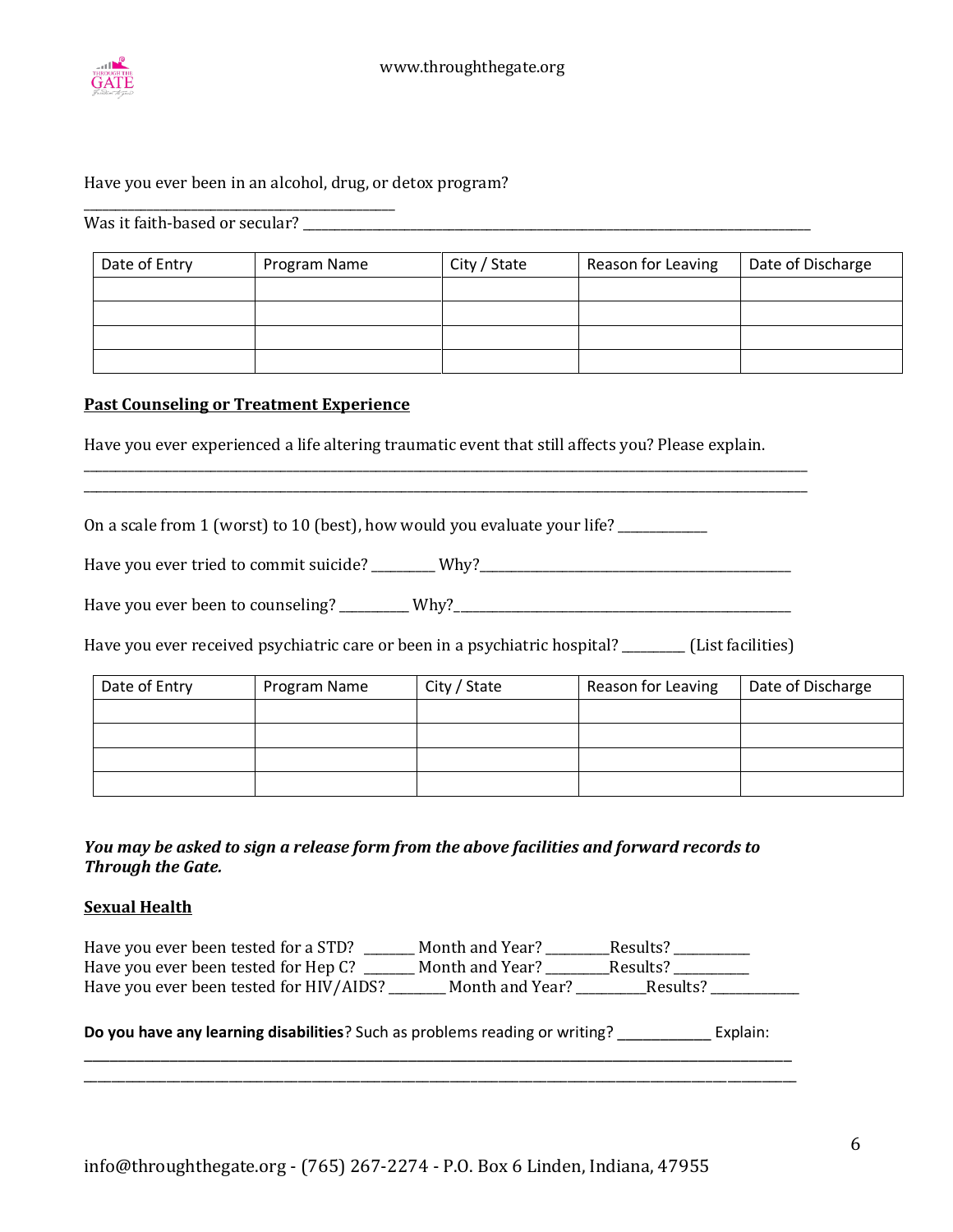

## **Legal Background**

| <b>Date</b> | Charge                                                             | <b>Legal Outcome</b>                                                                                        | <b>Current Status</b> |
|-------------|--------------------------------------------------------------------|-------------------------------------------------------------------------------------------------------------|-----------------------|
|             |                                                                    |                                                                                                             |                       |
|             |                                                                    |                                                                                                             |                       |
|             |                                                                    |                                                                                                             |                       |
|             |                                                                    |                                                                                                             |                       |
|             |                                                                    |                                                                                                             |                       |
|             |                                                                    |                                                                                                             |                       |
|             |                                                                    |                                                                                                             |                       |
|             |                                                                    |                                                                                                             |                       |
|             |                                                                    | Do you have any pending court dates? _______________________Explain?________________________________        |                       |
|             |                                                                    | Are you on ankle bracelet? ________________ Or will you be on ankle bracelet? ______________________ If so, |                       |
|             |                                                                    |                                                                                                             |                       |
|             |                                                                    |                                                                                                             |                       |
|             | Are you presently on probation? _________ What county?____________ |                                                                                                             |                       |
|             |                                                                    |                                                                                                             |                       |
|             |                                                                    |                                                                                                             |                       |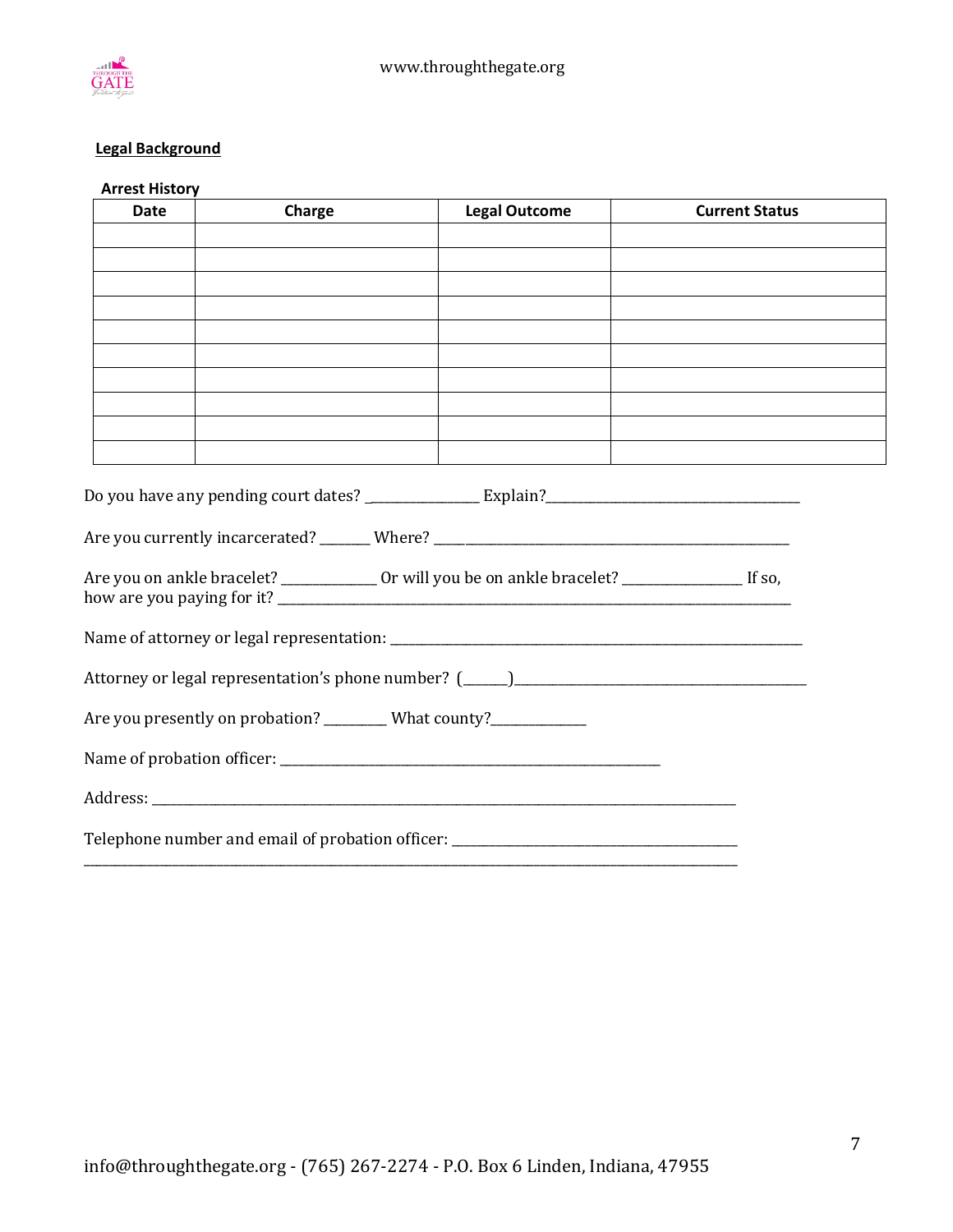

## **Additional Questions**

In your own words, explain your current situation that has led you to apply at Through the Gate.

\_\_\_\_\_\_\_\_\_\_\_\_\_\_\_\_\_\_\_\_\_\_\_\_\_\_\_\_\_\_\_\_\_\_\_\_\_\_\_\_\_\_\_\_\_\_\_\_\_\_\_\_\_\_\_\_\_\_\_\_\_\_\_\_\_\_\_\_\_\_\_\_\_\_\_\_\_\_\_\_\_\_\_\_\_\_\_\_\_\_\_\_\_\_\_\_\_\_\_\_\_\_\_\_\_ \_\_\_\_\_\_\_\_\_\_\_\_\_\_\_\_\_\_\_\_\_\_\_\_\_\_\_\_\_\_\_\_\_\_\_\_\_\_\_\_\_\_\_\_\_\_\_\_\_\_\_\_\_\_\_\_\_\_\_\_\_\_\_\_\_\_\_\_\_\_\_\_\_\_\_\_\_\_\_\_\_\_\_\_\_\_\_\_\_\_\_\_\_\_\_\_\_\_\_\_\_\_\_\_\_ \_\_\_\_\_\_\_\_\_\_\_\_\_\_\_\_\_\_\_\_\_\_\_\_\_\_\_\_\_\_\_\_\_\_\_\_\_\_\_\_\_\_\_\_\_\_\_\_\_\_\_\_\_\_\_\_\_\_\_\_\_\_\_\_\_\_\_\_\_\_\_\_\_\_\_\_\_\_\_\_\_\_\_\_\_\_\_\_\_\_\_\_\_\_\_\_\_\_\_\_\_\_\_\_\_ \_\_\_\_\_\_\_\_\_\_\_\_\_\_\_\_\_\_\_\_\_\_\_\_\_\_\_\_\_\_\_\_\_\_\_\_\_\_\_\_\_\_\_\_\_\_\_\_\_\_\_\_\_\_\_\_\_\_\_\_\_\_\_\_\_\_\_\_\_\_\_\_\_\_\_\_\_\_\_\_\_\_\_\_\_\_\_\_\_\_\_\_\_\_\_\_\_\_\_\_\_\_\_\_\_ \_\_\_\_\_\_\_\_\_\_\_\_\_\_\_\_\_\_\_\_\_\_\_\_\_\_\_\_\_\_\_\_\_\_\_\_\_\_\_\_\_\_\_\_\_\_\_\_\_\_\_\_\_\_\_\_\_\_\_\_\_\_\_\_\_\_\_\_\_\_\_\_\_\_\_\_\_\_\_\_\_\_\_\_\_\_\_\_\_\_\_\_\_\_\_\_\_\_\_\_\_\_\_\_\_ \_\_\_\_\_\_\_\_\_\_\_\_\_\_\_\_\_\_\_\_\_\_\_\_\_\_\_\_\_\_\_\_\_\_\_\_\_\_\_\_\_\_\_\_\_\_\_\_\_\_\_\_\_\_\_\_\_\_\_\_\_\_\_\_\_\_\_\_\_\_\_\_\_\_\_\_\_\_\_\_\_\_\_\_\_\_\_\_\_\_\_\_\_\_\_\_\_\_\_\_\_\_\_\_\_ \_\_\_\_\_\_\_\_\_\_\_\_\_\_\_\_\_\_\_\_\_\_\_\_\_\_\_\_\_\_\_\_\_\_\_\_\_\_\_\_\_\_\_\_\_\_\_\_\_\_\_\_\_\_\_\_\_\_\_\_\_\_\_\_\_\_\_\_\_\_\_\_\_\_\_\_\_\_\_\_\_\_\_\_\_\_\_\_\_\_\_\_\_\_\_\_\_\_\_\_\_\_\_\_\_

Is there anything else you feel the staff at Through the Gate needs to know about you, your situation, or your application? If yes please explain.

\_\_\_\_\_\_\_\_\_\_\_\_\_\_\_\_\_\_\_\_\_\_\_\_\_\_\_\_\_\_\_\_\_\_\_\_\_\_\_\_\_\_\_\_\_\_\_\_\_\_\_\_\_\_\_\_\_\_\_\_\_\_\_\_\_\_\_\_\_\_\_\_\_\_\_\_\_\_\_\_\_\_\_\_\_\_\_\_\_\_\_\_\_\_\_\_\_\_\_\_\_\_\_\_\_ \_\_\_\_\_\_\_\_\_\_\_\_\_\_\_\_\_\_\_\_\_\_\_\_\_\_\_\_\_\_\_\_\_\_\_\_\_\_\_\_\_\_\_\_\_\_\_\_\_\_\_\_\_\_\_\_\_\_\_\_\_\_\_\_\_\_\_\_\_\_\_\_\_\_\_\_\_\_\_\_\_\_\_\_\_\_\_\_\_\_\_\_\_\_\_\_\_\_\_\_\_\_\_\_\_ \_\_\_\_\_\_\_\_\_\_\_\_\_\_\_\_\_\_\_\_\_\_\_\_\_\_\_\_\_\_\_\_\_\_\_\_\_\_\_\_\_\_\_\_\_\_\_\_\_\_\_\_\_\_\_\_\_\_\_\_\_\_\_\_\_\_\_\_\_\_\_\_\_\_\_\_\_\_\_\_\_\_\_\_\_\_\_\_\_\_\_\_\_\_\_\_\_\_\_\_\_\_\_\_\_ \_\_\_\_\_\_\_\_\_\_\_\_\_\_\_\_\_\_\_\_\_\_\_\_\_\_\_\_\_\_\_\_\_\_\_\_\_\_\_\_\_\_\_\_\_\_\_\_\_\_\_\_\_\_\_\_\_\_\_\_\_\_\_\_\_\_\_\_\_\_\_\_\_\_\_\_\_\_\_\_\_\_\_\_\_\_\_\_\_\_\_\_\_\_\_\_\_\_\_\_\_\_\_\_\_ \_\_\_\_\_\_\_\_\_\_\_\_\_\_\_\_\_\_\_\_\_\_\_\_\_\_\_\_\_\_\_\_\_\_\_\_\_\_\_\_\_\_\_\_\_\_\_\_\_\_\_\_\_\_\_\_\_\_\_\_\_\_\_\_\_\_\_\_\_\_\_\_\_\_\_\_\_\_\_\_\_\_\_\_\_\_\_\_\_\_\_\_\_\_\_\_\_\_\_\_\_\_\_\_\_ \_\_\_\_\_\_\_\_\_\_\_\_\_\_\_\_\_\_\_\_\_\_\_\_\_\_\_\_\_\_\_\_\_\_\_\_\_\_\_\_\_\_\_\_\_\_\_\_\_\_\_\_\_\_\_\_\_\_\_\_\_\_\_\_\_\_\_\_\_\_\_\_\_\_\_\_\_\_\_\_\_\_\_\_\_\_\_\_\_\_\_\_\_\_\_\_\_\_\_\_\_\_\_\_\_ \_\_\_\_\_\_\_\_\_\_\_\_\_\_\_\_\_\_\_\_\_\_\_\_\_\_\_\_\_\_\_\_\_\_\_\_\_\_\_\_\_\_\_\_\_\_\_\_\_\_\_\_\_\_\_\_\_\_\_\_\_\_\_\_\_\_\_\_\_\_\_\_\_\_\_\_\_\_\_\_\_\_\_\_\_\_\_\_\_\_\_\_\_\_\_\_\_\_\_\_\_\_\_\_\_

#### **Pregnancy and Children**

We will not accept pregnant women or children. You will need to make arrangements for your children's care.

## **Marriage**

Married women may be considered for residency on a case – by – case basis.

## **Employment**

**Residents WILL NOT be employed during our program. This will allow you the time you need to focus on you and your treatment program.**

#### **Health Issues**

In all cases, the best candidate for the program should be in relatively good health and capable of fully participating in the normally scheduled events of the day including working at CFC during job training. Because Through the Gate **is not a medical facility**, it may not be best suited for applicants with situations requiring direct medical oversight (including some classifications of daily medications, feeding tubes, insulin dependent diabetics, etc.).

Note: You will be responsible for your own medical and prescription costs. TTG is not responsible for these costs.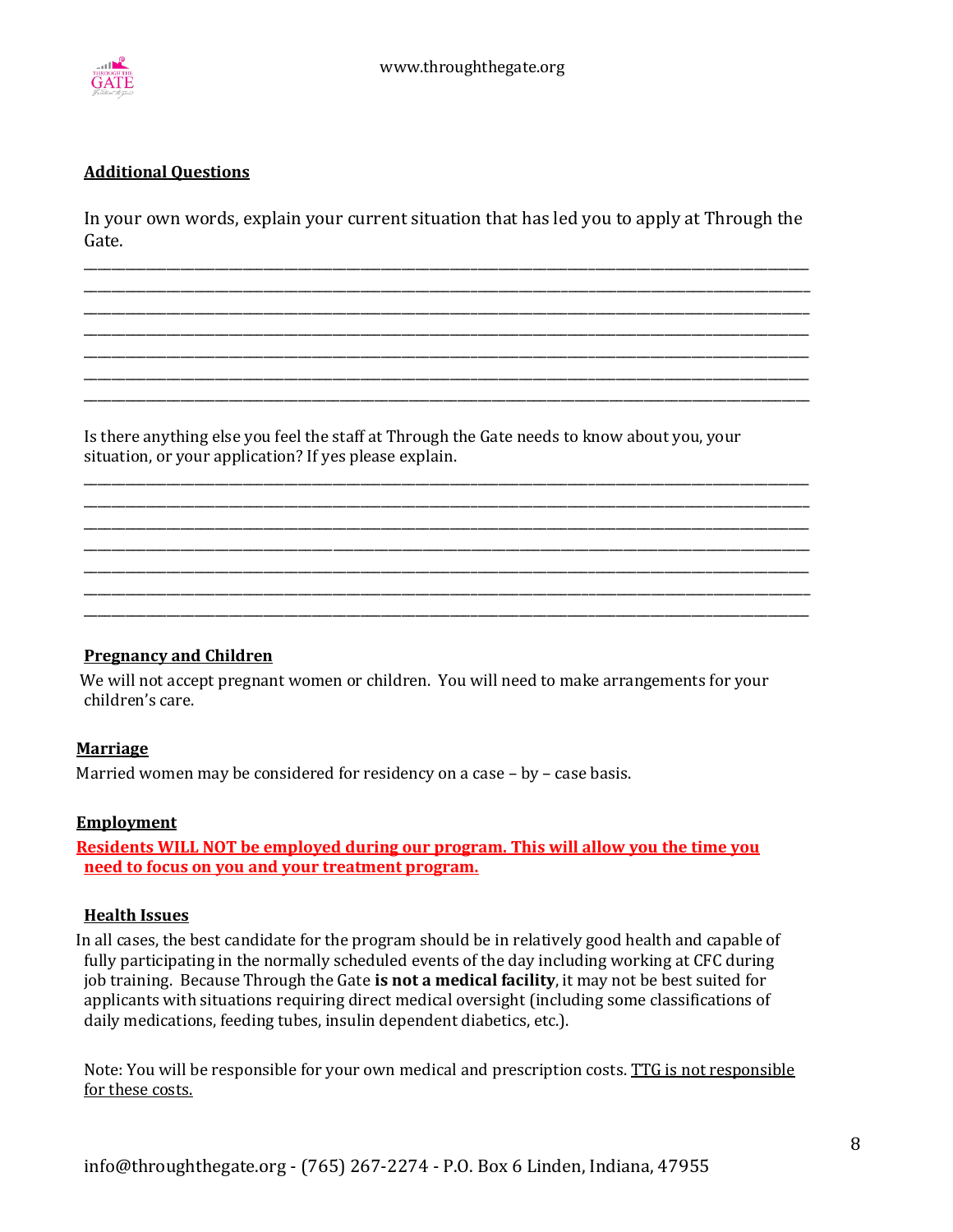

Upon arrival you will get assistance to help you apply for medical insurance if you need it.

#### **Through the Gate program costs**

- There is a non-refundable intake fee of \$200.00 due the day of arrival. We only accept cash or money order. You will not be allowed to intake without this fee paid in full.
- There is a 15-day grace period for fees not paid; after that the resident will be dismissed from the program.
- Currently we do not accept insurance.

# **The cost of our 8-month program is \$2240 or seven equal payments of \$320 (first payment due 30 days after arrival).**

**All fees must be paid in full before a resident can graduate.**

 **You ARE required to give proof of your ability to pay your fees.**

**\_\_\_\_\_\_\_\_\_\_\_\_\_\_\_\_\_\_\_\_\_\_\_\_\_\_\_\_\_\_\_\_\_\_\_\_\_\_\_\_\_\_\_\_\_\_\_\_\_\_\_\_\_\_**

 **What are your payment arrangements?** 

**Bed availability is not guaranteed with an acceptance letter. If there is no bed available and you are accepted, we will add your name to a waiting list.** 

**\_\_\_\_\_\_\_\_\_\_\_\_\_\_\_\_\_\_\_\_\_\_\_\_\_\_\_\_\_\_\_\_\_\_\_\_\_\_\_\_\_\_\_\_\_\_\_\_\_\_\_\_\_\_\_\_\_\_\_\_\_\_\_\_\_\_\_\_\_\_\_\_\_\_\_\_\_\_\_\_\_\_\_\_\_ \_\_\_\_\_\_\_\_\_\_\_\_\_\_\_\_\_\_\_\_\_\_\_\_\_\_\_\_\_\_\_\_\_\_\_\_\_\_\_\_\_\_\_\_\_\_\_\_\_\_\_\_\_\_\_\_\_\_\_\_\_\_\_\_\_\_\_\_\_\_\_\_\_\_\_\_\_\_\_\_\_\_\_\_\_**